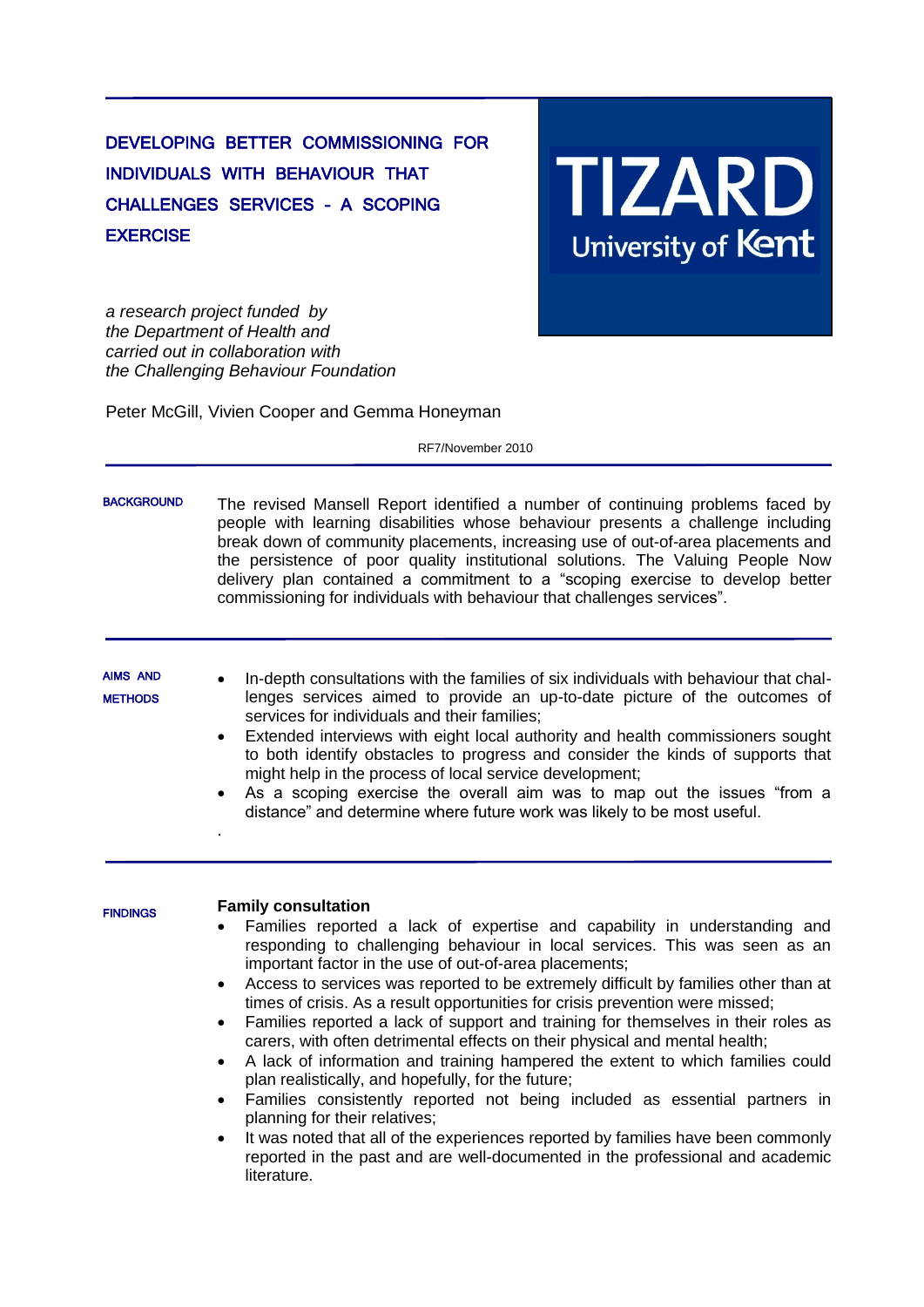## **Commissioner interviews**

- There was no evidence of significant, ongoing local work to implement the recommendations of the revised Mansell report;
- Commissioners reported continuing difficulties around the development of local services for people labelled as challenging;
- Discussions with commissioners identified a range of barriers to local service development:
	- o Lack of coordination between adult and child services;
	- $\circ$  Lack of a systematic commissioning framework based on good quality information about the quantity and nature of local need;
	- $\circ$  Lack of confidence in the ability of locally available providers to deliver high quality supports to people labelled as challenging;
	- o Wide variation in the application of NHS continuing care criteria and associated inter-agency perverse incentives;
	- o (With exceptions) continuing difficulties between local authorities and the NHS in coordinated and integrated working;
	- o Lack of specification of the commissioner role so that wide variation in the nature and quality of commissioning practice;
	- o Family preferences (sometimes) for specialist, out-of-area placements perhaps in the context of earlier, local placement failures;
	- o Lack of collaboration and understanding (in some areas) between commissioners and clinical support services;
- Commissioners considered and commented on a range of possible supports for their local practice.

### **National action RECOMMENDATIONS**

- The Challenging Behaviour National Strategy Group (CB-NSG) should coordinate and drive the process of improving the quality of outcomes for individuals whose behaviour challenges and their families;
- The Office of the National Director should encourage care providers to review and enhance their capacity to work collaboratively with local commissioners in the development and delivery of personalised supports for individuals whose behaviour challenges;
- The CB-NSG should, in collaboration with the Care Quality Commission, Skills for Health and Skills for Care, explore the possibility of establishing nationally accepted standards around the training and qualification of staff supporting individuals;
- The Office of the National Director should encourage the use of existing mechanisms (such as the Big Health Check and Partnership Board annual reports) to monitor and hold to account commissioners for their performance in developing better, more local provision;
- The Department of Health should review the application of continuing care criteria in order to clarify the reasons for the wide variation in numbers between areas and with a view to reducing perverse incentives;
- The Learning Disability Public Health Observatory should be asked to support commissioners to gather and use local information on need;
- The Department of Education should be asked to review policy on the use of outof-area placements for children and young people with learning disabilities, with a view to the need for continued data collection and the development of prevention and early intervention efforts.

### **Support for commissioners**

 A programme of nationally coordinated work should be developed to support a number of local commissioners (in every Region) to implement existing guidance. This programme should include attention both to the de